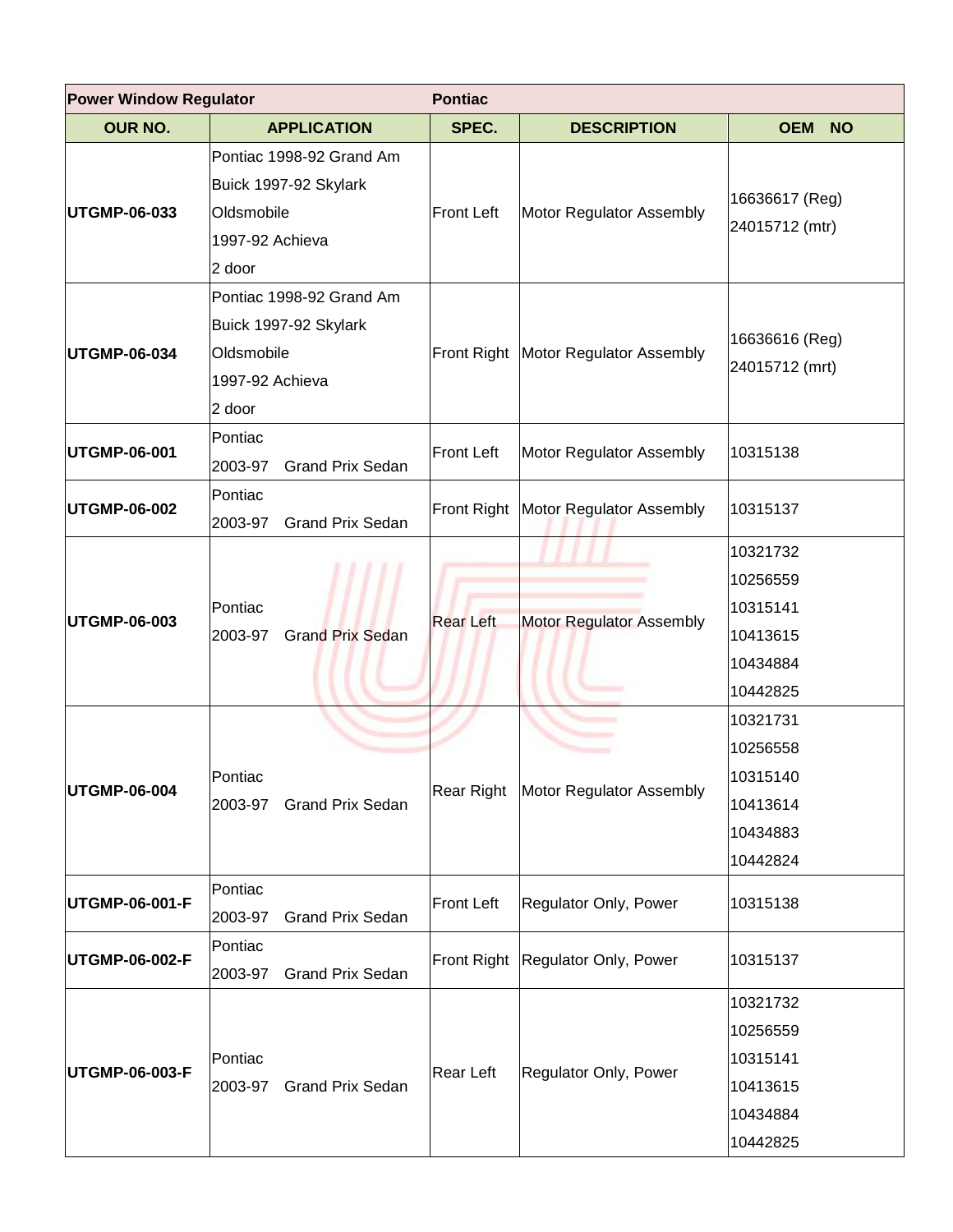| <b>Power Window Regulator</b><br><b>Pontiac</b> |                                    |                   |                                             |                         |  |
|-------------------------------------------------|------------------------------------|-------------------|---------------------------------------------|-------------------------|--|
| <b>OUR NO.</b>                                  | <b>APPLICATION</b>                 | SPEC.             | <b>DESCRIPTION</b>                          | <b>OEM</b><br><b>NO</b> |  |
| UTGMP-06-004-F                                  |                                    |                   |                                             | 10321731                |  |
|                                                 |                                    |                   |                                             | 10256558                |  |
|                                                 | Pontiac                            | Rear Right        | Regulator Only, Power                       | 10315140                |  |
|                                                 | 2003-97<br><b>Grand Prix Sedan</b> |                   |                                             | 10413614                |  |
|                                                 |                                    |                   |                                             | 10434883                |  |
|                                                 |                                    |                   |                                             | 10442824                |  |
|                                                 | Pontiac                            |                   |                                             | 10309980                |  |
| UTGMP-06-031                                    | 2002-97 Grand Prix                 | <b>Front Left</b> | Motor Regulator Assembly                    | 10309982                |  |
|                                                 | Chevrolet                          |                   |                                             | 10345289                |  |
|                                                 | 2007-00 Monte Carlo                |                   |                                             | 10436316                |  |
|                                                 | Pontiac                            |                   |                                             | 10303379                |  |
|                                                 | 2002-97 Grand Prix                 |                   |                                             | 10309979                |  |
| <b>UTGMP-06-032</b>                             | Chevrolet                          |                   | Front Right   Motor Regulator Assembly      | 10345288                |  |
|                                                 | 2007-00 Monte Carlo                |                   |                                             | 10436315                |  |
|                                                 |                                    |                   |                                             | 10439149                |  |
|                                                 | Pontiac                            | <b>Front Left</b> | Motor Regulator Assembly                    | 15143888                |  |
| UTGMP-06-019                                    | 2008-04 Grand Prix Sedan           |                   |                                             | 15934641                |  |
| <b>UTGMP-06-020</b>                             | Pontiac                            |                   | <b>Front Right Motor Regulator Assembly</b> | 15143887                |  |
|                                                 | 2008-04 Grand Prix Sedan           |                   |                                             | 15934640                |  |
| UTGMP-06-027                                    | Pontiac                            | <b>Rear Left</b>  | Motor Regulator Assembly                    | 15869655                |  |
|                                                 | 2008-04 Grand Prix Sedan           |                   |                                             |                         |  |
| UTGMP-06-028                                    | Pontiac                            |                   | Rear Right   Motor Regulator Assembly       | 15869654                |  |
|                                                 | 2008-04 Grand Prix Sedan           |                   |                                             |                         |  |
| UTGMP-06-019-F                                  | Pontiac                            | <b>Front Left</b> | Regulator Only, Power                       | 15143888                |  |
|                                                 | 2008-04 Grand Prix Sedan           |                   |                                             | 15934641                |  |
|                                                 | Pontiac                            |                   | Front Right Regulator Only, Power           | 1514-3887               |  |
| UTGMP-06-020-F                                  | 2008-04 Grand Prix Sedan           |                   |                                             | 1593-4640               |  |
| UTGMP-06-027-F                                  | Pontiac                            | Rear Left         | Regulator Only, Power                       | 15869655                |  |
|                                                 | 2008-04 Grand Prix Sedan           |                   |                                             |                         |  |
| UTGMP-06-028-F                                  | Pontiac                            | <b>Rear Right</b> | Regulator Only, Power                       | 15869654                |  |
|                                                 | 2008-04 Grand Prix Sedan           |                   |                                             |                         |  |
| UTGMP-06-005                                    | Pontiac                            |                   | Motor Regulator Assembly                    |                         |  |
|                                                 | 1994-85 Sunbird                    |                   |                                             | 16629729                |  |
|                                                 | 1994-82 Cavalier                   | <b>Front Left</b> |                                             |                         |  |
|                                                 | 1988-82 Firenza                    |                   |                                             | 20276321                |  |
|                                                 | 1989-82 Skyhawk Sedans             |                   |                                             |                         |  |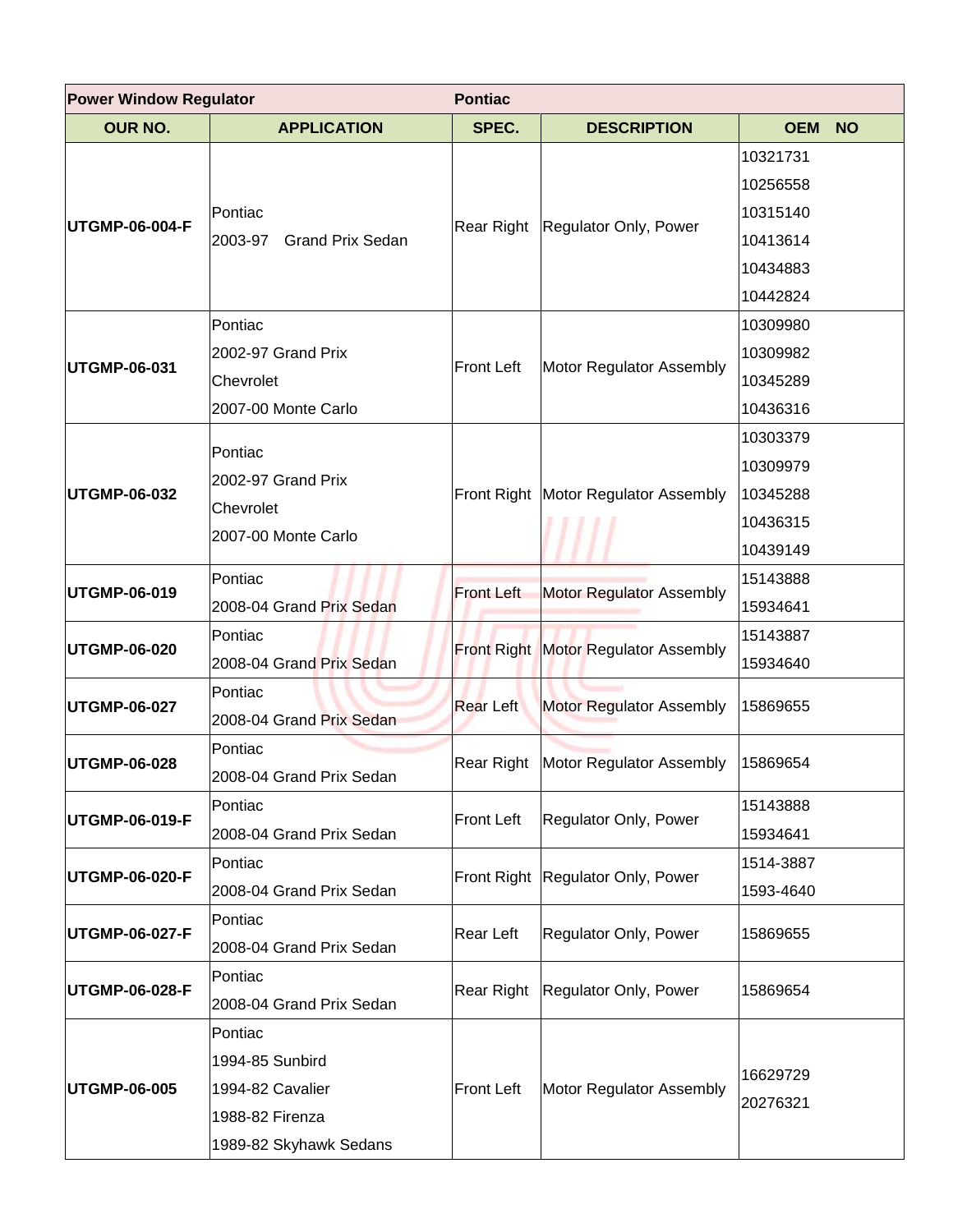| <b>Power Window Regulator</b><br><b>Pontiac</b> |                                                                                             |                   |                                        |                                                                     |
|-------------------------------------------------|---------------------------------------------------------------------------------------------|-------------------|----------------------------------------|---------------------------------------------------------------------|
| <b>OUR NO.</b>                                  | <b>APPLICATION</b>                                                                          | SPEC.             | <b>DESCRIPTION</b>                     | <b>OEM</b><br><b>NO</b>                                             |
| <b>UTGMP-06-006</b>                             | Pontiac<br>1994-85 Sunbird<br>1994-82 Cavalier<br>1988-82 Firenza<br>1989-82 Skyhawk Sedans |                   | Front Right   Motor Regulator Assembly | 16629728<br>20276320                                                |
| <b>UTGMP-06-029</b>                             | 1998-92 Buick Skylark,<br>1998-92 Oldsmobile Achieva<br>98-92 Pontiac Grand Am Sedan        | <b>Front Left</b> | Motor Regulator Assembly               | 16621659                                                            |
| UTGMP-06-030                                    | 1998-92 Buick Skylark,<br>1998-92 Oldsmobile Achieva<br>98-92 Pontiac Grand Am Sedan        |                   | Front Right   Motor Regulator Assembly | 16621658                                                            |
| UTGMP-06-029-F                                  | 1998-92 Buick Skylark,<br>1998-92 Oldsmobile Achieva<br>98-92 Pontiac Grand Am Sedan        | <b>Front Left</b> | Regulator Only, Power                  | 16621659                                                            |
| UTGMP-06-030-F                                  | 1998-92 Buick Skylark,<br>1998-92 Oldsmobile Achieva<br>98-92 Pontiac Grand Am Sedan        |                   | Front Right Regulator Only, Power      | 16621658                                                            |
| UTGMP-06-007                                    | Pontiac Oldsmobile<br>2005-99 Grand Am<br>2004-99 Alero Sedan                               | <b>Front Left</b> | <b>Motor Regulator Assembly</b>        | 89044651(REG)<br>89045627<br>22702137(ASSY)<br>22619447<br>22697441 |
| <b>UTGMP-06-008</b>                             | Pontiac Oldsmobile<br>2005-99 Grand Am<br>2004-99 Alero Sedan                               |                   | Front Right   Motor Regulator Assembly | 89044652(REG)<br>22702138(ASSY)<br>22619446<br>22697440             |
| UTGMP-06-013                                    | Pontiac Oldsmobile<br>2005-99 Grand Am<br>2004-99 Alero Sedan                               | Rear Left         | Motor Regulator Assembly               | 22683777<br>22730703                                                |
| UTGMP-06-014                                    | Pontiac Oldsmobile<br>2005-99 Grand Am<br>2004-99 Alero Sedan                               |                   | Rear Right   Motor Regulator Assembly  | 22683778<br>22730702                                                |
| UTGMP-06-007-F                                  | Pontiac Oldsmobile<br>2005-99 Grand Am<br>2004-99 Alero Sedan                               | Front Left        | Regulator Only, Power                  | 89044651 (REG)<br>89045627<br>22619447<br>22697441                  |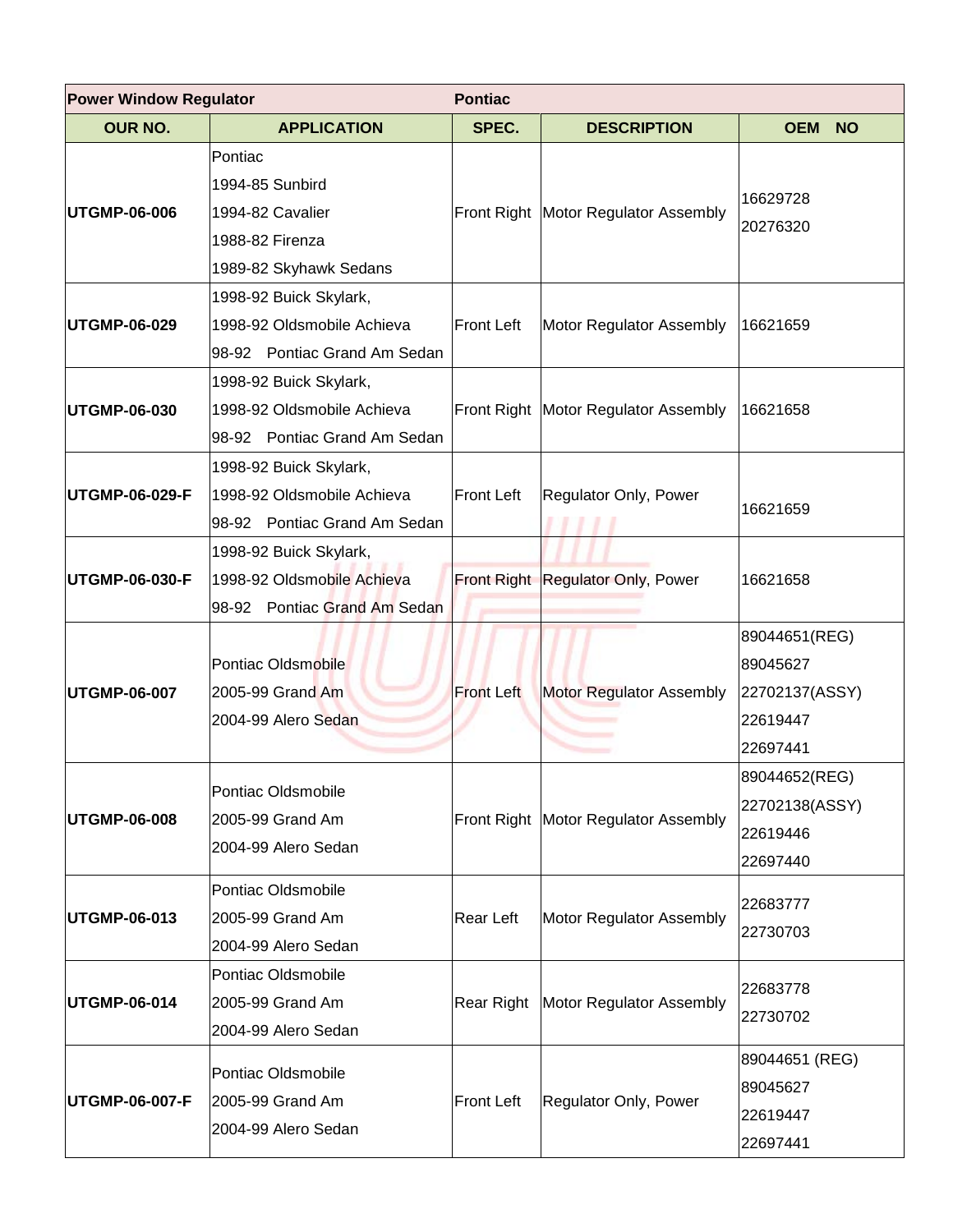| <b>Power Window Regulator</b> |                                                                       | <b>Pontiac</b>     |                                 |                                                          |  |
|-------------------------------|-----------------------------------------------------------------------|--------------------|---------------------------------|----------------------------------------------------------|--|
| <b>OUR NO.</b>                | <b>APPLICATION</b>                                                    | SPEC.              | <b>DESCRIPTION</b>              | <b>OEM</b><br><b>NO</b>                                  |  |
| UTGMP-06-008-F                | Pontiac Oldsmobile<br>2005-99 Grand Am<br>2004-99 Alero Sedan         | <b>Front Right</b> | Regulator Only, Power           | 89044652 (REG)<br>22702138(ASSY)<br>22619446<br>22697440 |  |
| UTGMP-06-013-F                | Pontiac Oldsmobile<br>2005-99 Grand Am<br>2004-99 Alero Sedan         | Rear Left          | Regulator Only, Power           | 22683777<br>22730703                                     |  |
| UTGMP-06-014-F                | Pontiac Oldsmobile<br>2005-99 Grand Am<br>2004-99 Alero Sedan         | Rear Right         | Regulator Only, Power           | 22683778<br>22730702                                     |  |
| UTGMP-06-009                  | Pontiac Oldsmobile<br>2005-99 Grand Am 2 Door<br>2004-99 Alero 2 Door | <b>Front Left</b>  | Motor Regulator Assembly        | 89044649(REG)<br>89045625<br>22702141(ASSY)<br>22619443  |  |
|                               | Pontiac Oldsmobile                                                    | <b>Front Right</b> |                                 | 89044650(REG)                                            |  |
| UTGMP-06-010                  | 2005-99 Grand Am 2 Door<br>2004-99 Alero 2 Door                       |                    | <b>Motor Regulator Assembly</b> | 89045626<br>22702142(ASSY)                               |  |
| UTGMP-06-009-F                | Pontiac Oldsmobile<br>2005-99 Grand Am 2 Door<br>2004-99 Alero 2 Door | <b>Front Left</b>  | <b>Regulator Only, Power</b>    | 89044649(REG)<br>89045625<br>22702141(ASSY)<br>22619443  |  |
| <b>UTGMP-06-010-F</b>         | Pontiac Oldsmobile<br>2005-99 Grand Am 2 Door<br>2004-99 Alero 2 Door | Front Right        | Regulator Only, Power           | 89044650(REG)<br>89045626<br>22702142(ASSY)              |  |
| <b>UTGMP-06-017</b>           | Pontiac<br>2005-00 Bonneville                                         | <b>Front Left</b>  | Motor Regulator Assembly        | 10387926<br>25739956<br>15231239<br>12481875             |  |
| UTGMP-06-018                  | Pontiac<br>2005-00 Bonneville                                         | <b>Front Right</b> | Motor Regulator Assembly        | 10387925<br>25743672<br>15231238<br>12481876             |  |
| UTGMP-06-017-F                | Pontiac<br>2005-00 Bonneville                                         | <b>Front Left</b>  | Regulator Only, Power           | 10387926<br>25739956<br>15231239<br>12481875             |  |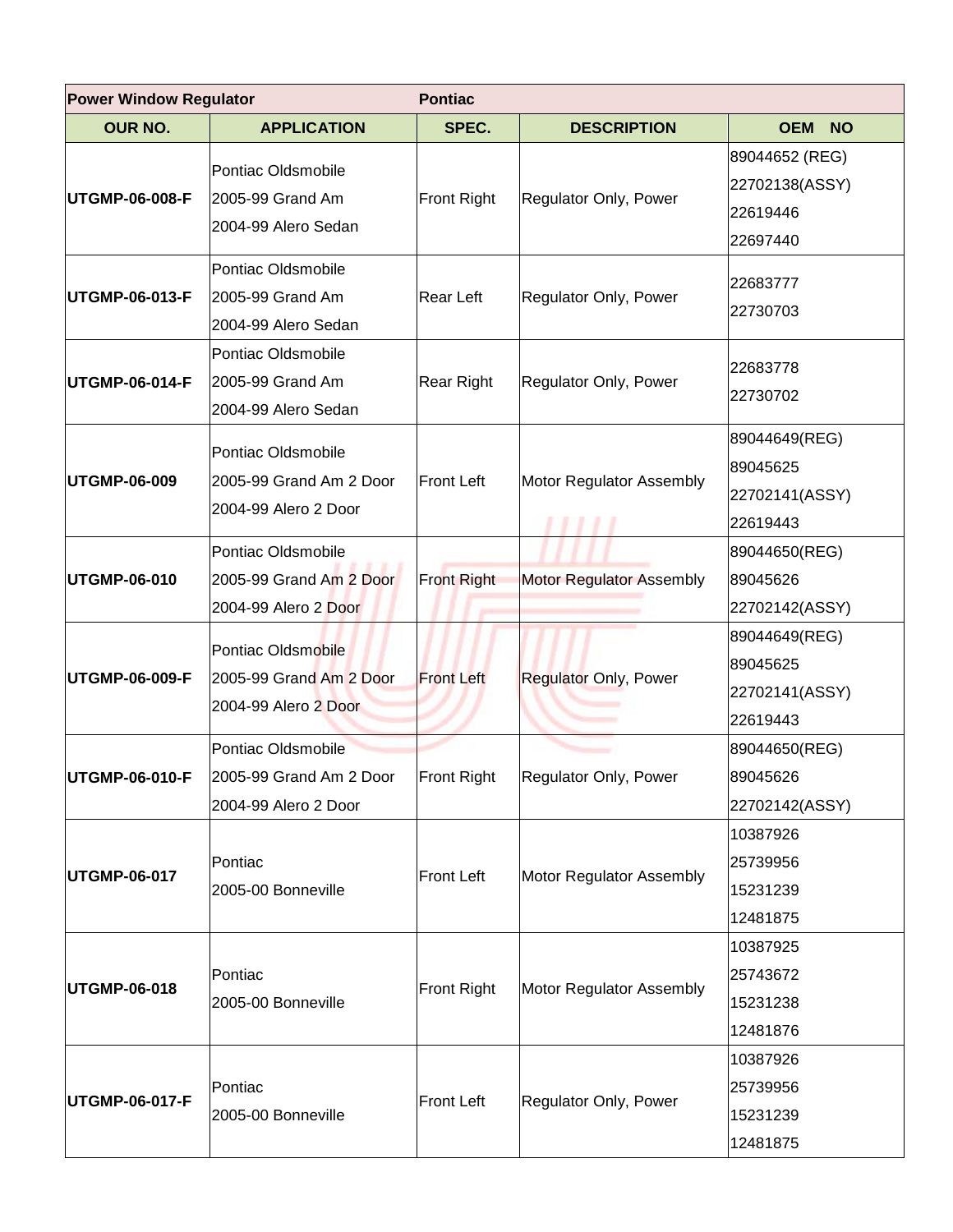| <b>Power Window Regulator</b> |                                                                                         | <b>Pontiac</b>     |                                 |                                              |  |
|-------------------------------|-----------------------------------------------------------------------------------------|--------------------|---------------------------------|----------------------------------------------|--|
| <b>OUR NO.</b>                | <b>APPLICATION</b>                                                                      | SPEC.              | <b>DESCRIPTION</b>              | <b>OEM</b><br><b>NO</b>                      |  |
| UTGMP-06-018-F                | Pontiac<br>2005-00 Bonneville                                                           | <b>Front Right</b> | Regulator Only, Power           | 10387925<br>25743672<br>15231238<br>12481876 |  |
| UTGMP-06-015                  | Pontiac<br>2010-05 G6                                                                   | <b>Front Left</b>  | Motor Regulator Assembly        | 15861474<br>15912786<br>25931991             |  |
| UTGMP-06-016                  | Pontiac<br>2010-05 G6                                                                   | Front Right        | Motor Regulator Assembly        | 15861473<br>15912785                         |  |
| UTGMP-06-015-F                | Pontiac<br>2010-05 G6                                                                   | <b>Front Left</b>  | Regulator Only, Power           | 15861474<br>15912786<br>25931991             |  |
| UTGMP-06-016-F                | Pontiac<br>2010-05 G6                                                                   | <b>Front Right</b> | Regulator Only, Power           | 15861473<br>15912785                         |  |
| UTGMP-06-023                  | Holden<br>2009-06<br>Commodore VE<br>2009-08 G8<br>Pontiac<br>Chevrolet 2012-11 Caprice | <b>Front Left</b>  | Motor Regulator Assembly        | 92191030<br>92420927                         |  |
| <b>UTGMP-06-024</b>           | Holden<br>Commodore VE<br>2009-06<br>Pontiac<br>2009-08 G8<br>Chevrolet 2012-11 Caprice | <b>Front Right</b> | <b>Motor Regulator Assembly</b> | 92191031<br>92420928                         |  |
| <b>UTGMP-06-025</b>           | Holden<br>2009-06 Commodore VE<br>Pontiac 2009-08 G8<br>Chevrolet 2012-11 Caprice       | Rear Left          | Motor Regulator Assembly        | 92195914<br>92263045                         |  |
| <b>UTGMP-06-026</b>           | Holden<br>Commodore VE<br>2009-06<br>Pontiac 2009-08 G8<br>Chevrolet 2012-11 Caprice    | Rear Right         | Motor Regulator Assembly        | 92195913<br>92263044                         |  |
| UTGMP-06-023-F                | Holden<br>2009-06 Commodore VE<br>Pontiac 2009-08 G8<br>Chevrolet 2012-11 Caprice       | <b>Front Left</b>  | Regulator Only, Power           | 92191030-PFM                                 |  |